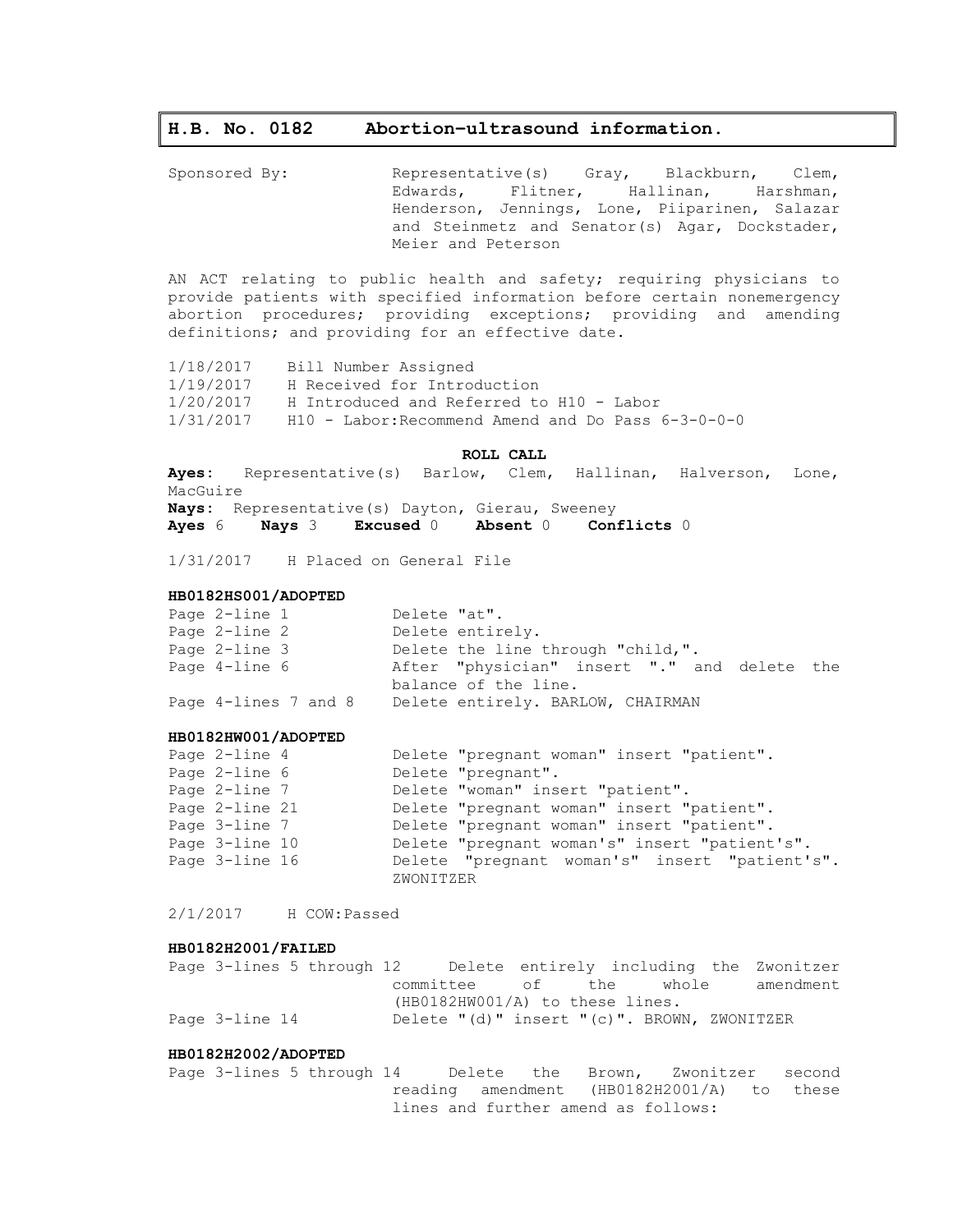| Page 3-line 5 |  |  | After "(c)" delete the balance of the line. |  |  |  |
|---------------|--|--|---------------------------------------------|--|--|--|
| Page 3-line 6 |  |  | Delete the line through ",". GRAY           |  |  |  |

2/2/2017 H 2nd Reading:Passed

**HB0182H3001.01/ADOPTED [DIVIDED AMENDMENT] (CORRECTED COPY)** Page 2-line 5 Delete "qualified"; delete "assisting the" insert "designated by either". Page 2-line 6 Delete ", orally and in person". Page 2-line 7 Delete "that she has a right" insert "of the opportunity". Page 2-lines 10 through 13 Delete entirely. Page 2-line 14 Delete through ". The" insert "and". Page 2-lines 18 through 22 Delete entirely including the Zwonitzer Committee of the Whole amendment (HB0182HW001/A) to these lines. Page 3-lines 1 through 3 Delete entirely. Page 3-line 5 Delete "(c)" insert "(b)". Page 3-line 9 6 After "section" insert "which may be included with any other consent required". Page 3-lines 14 through 23 Delete entirely including the Zwonitzer Committee of the Whole amendment (HB0182HW001/A) to these lines. Page 4-lines 1 through 8 Delete entirely including the Standing Committee amendment (HB0182HS001/A) to these lines. BARLOW

# **HB0182H3001.02/FAILED [DIVIDED AMENDMENT] (CORRECTED COPY)**

Page 2-line 1 Delete "medical emergency" insert "medically indicated abortion". BARLOW

# **HB0182H3002/FAILED**

Page 2-line 16 After "community." insert "The physician performing the abortion on the patient, the referring physician or a qualified person assisting the physician shall, orally and in person inform the patient about the risks of complications of pregnancy and rates of maternal death in the United States." CONNOLLY, GIERAU

2/3/2017 H 3rd Reading:Passed 41-17-2-0-0

## **ROLL CALL**

**Ayes:** Representative(s) Baker, Barlow, Biteman, Blackburn, Brown, Burkhart, Clausen, Clem, Edwards, Eklund, Eyre, Flitner, Furphy, Gray, Greear, Haley, Hallinan, Halverson, Harshman, Henderson, Hunt, Jennings, Kinner, Kirkbride, Larsen, Laursen, Lindholm, Loucks, MacGuire, Madden, McKim, Miller, Northrup, Obermueller, Olsen, Piiparinen, Pownall, Salazar, Steinmetz, Wilson, Winters

**Nays:** Representative(s) Allen, Blake, Byrd, Connolly, Court, Crank, Dayton, Freeman, Gierau, Nicholas, Paxton, Pelkey, Schwartz, Sommers, Sweeney, Walters, Zwonitzer

**Excused:** Representative(s) Bovee, Lone

**Ayes** 41 **Nays** 17 **Excused** 2 **Absent** 0 **Conflicts** 0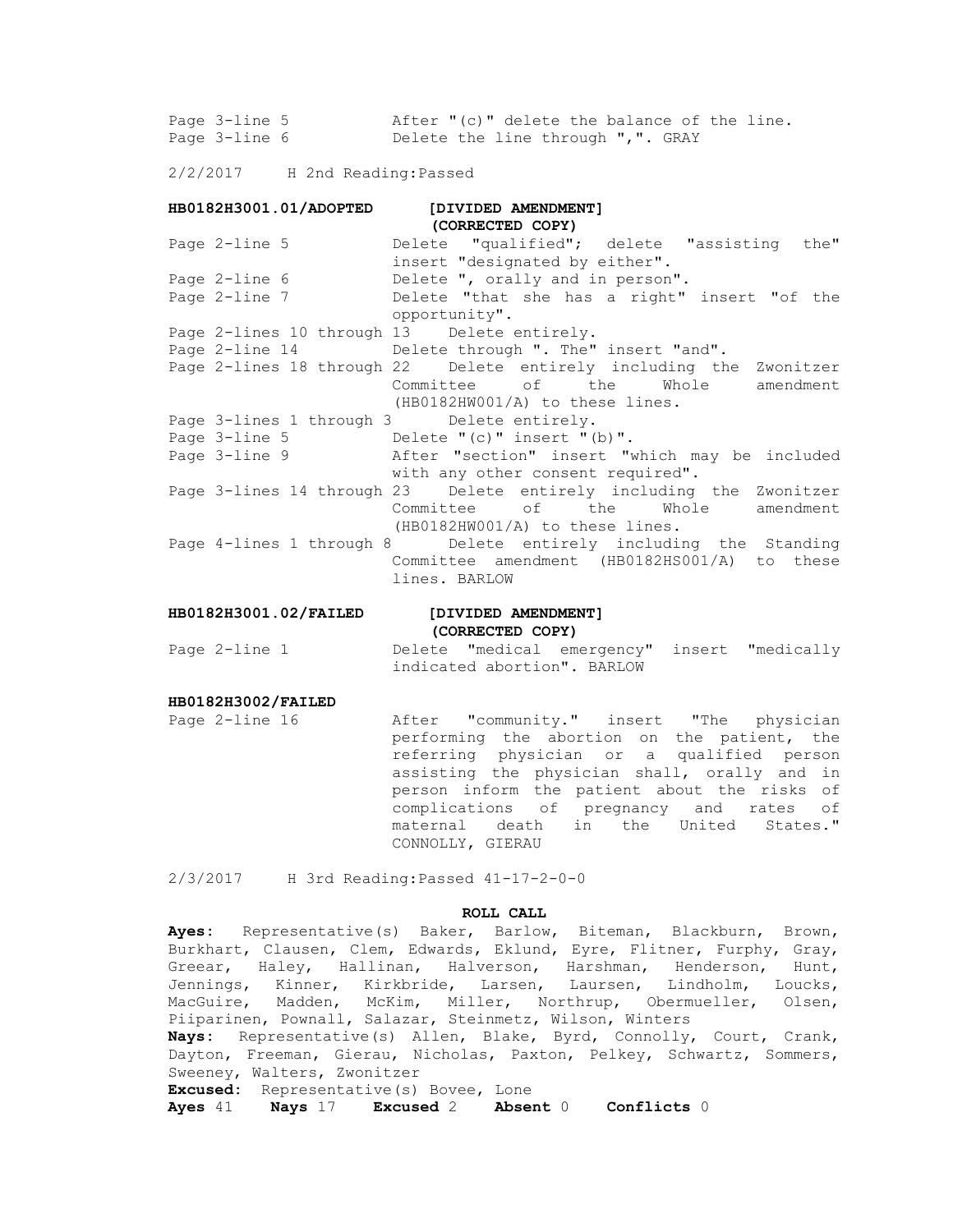2/6/2017 S Received for Introduction 2/6/2017 S Introduced and Referred to S05 - Agriculture 2/10/2017 S05 - Agriculture:Recommend Amend and Do Pass 4-1-0-0-0

#### **ROLL CALL**

**Ayes:** Senator(s) Barnard, Hicks, Meier, Moniz

**Nays:** Senator Emerich

**Ayes** 4 **Nays** 1 **Excused** 0 **Absent** 0 **Conflicts** 0

2/10/2017 S Placed on General File

# **HB0182SS001/ADOPTED (TO ENGROSSED COPY)**

Page 1-line 3 After "procedures;" insert "providing exceptions;".

Page 2-after line 18 Insert:

"(c) This section shall not apply to a procedure performed with the intent to:

(i) Save the life of the patient;

(ii) Ameliorate a serious risk of causing the patient substantial and irreversible impairment of a major bodily function; (iii) Preserve the health of the unborn child;

(iv) Remove a dead unborn child; or

(v) Remove an ectopic pregnancy.". HICKS, CHAIRMAN

# **HB0182SW001/ADOPTED (TO ENGROSSED COPY)**

Page 2-lines 11 through 18 Delete and renumber Page 2-after line 18 In the senate standing committee amendment (HB0182SS001/AE) to this line, delete "(c)" insert "(b)". ANSELMI-DALTON

2/23/2017 S COW:Passed

## **HB0182S2001/FAILED (TO ENGROSSED COPY)**

Page 2-line 6 6 After "audible." insert "The person who informs the patient of this opportunity shall also inform the patient of the payment obligations the patient might incur as a result of these procedures.". ROTHFUSS

2/24/2017 S 2nd Reading:Passed 2/27/2017 S 3rd Reading:Passed 20-10-0-0-0

#### **ROLL CALL**

**Ayes:** Senator(s) Agar, Anderson, Barnard, Bebout, Boner, Bouchard, Christensen, Dockstader, Ellis, Hastert, Hicks, Kinskey, Landen, Meier, Moniz, Nethercott, Pappas, Perkins, Peterson, Wasserburger **Nays:** Senator(s) Anselmi-Dalton, Baldwin, Burns, Case, Coe, Driskill, Emerich, Rothfuss, Scott, Von Flatern

**Ayes** 20 **Nays** 10 **Excused** 0 **Absent** 0 **Conflicts** 0

2/27/2017 H Received for Concurrence 2/28/2017 H Concur:Passed 47-12-1-0-0

#### **ROLL CALL**

**Ayes:** Representative(s) Allen, Baker, Barlow, Biteman, Blackburn, Brown, Burkhart, Clausen, Clem, Court, Edwards, Eklund, Eyre, Flitner,